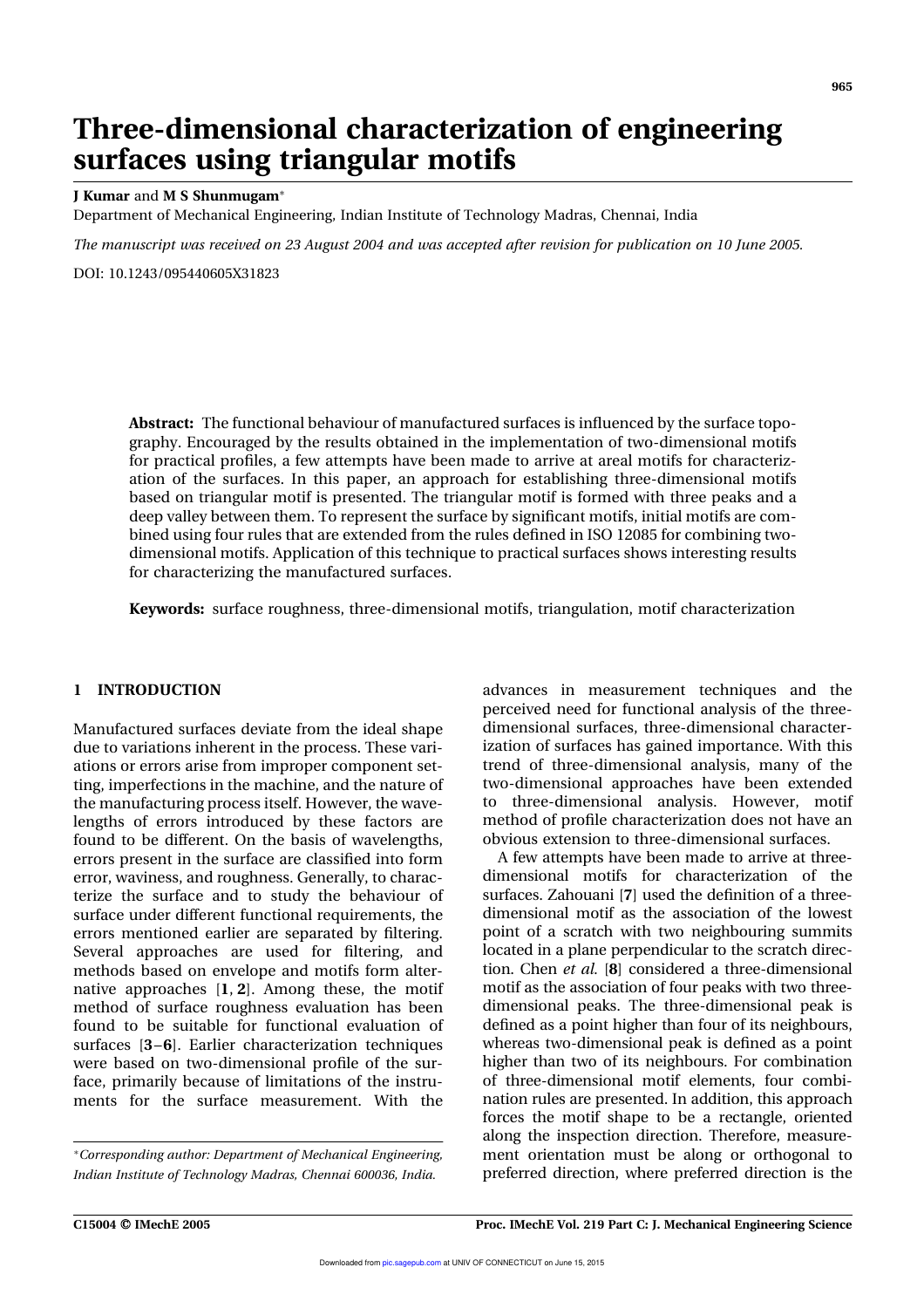direction of lay of machining. Morphological change tree approach has been used by Scott [9], which employs the concept of Maxwelian hills and dales. Barré and Lopez  $[10, 11]$  have used the approach of watershed lines to identify the motif shapes. It is claimed that the two-dimensional motif is simply obtained as the intersection of the three-dimensional motif with a vertical plane. However, formation of motif is based on the watershed line and the combination ofmotifs is done on the basis of area alone without considering the depth characteristics. There is an obvious deviation from the concept of profile motifs envisaged originally by the automobile and related industries in France, which started with an attempt to evaluate depth and spacing of the irregularities considering significant peaks and valleys of the profile graphically. Two-dimensional motif does not take into account the nature of the profile within a motif.

As mentioned earlier, the present work attempts to characterize the surface by arriving at the triangular motifs connecting the peaks on the surface. These basic motifs are then combined by applying rules that are framed as an extension of two-dimensional motif combination rules to three-dimensional motifs. Taking hard-turned, ground, and stonehoned surfaces as examples of practical surfaces, three-dimensional motifs are established and the results are included in this paper. Finally, certain parameters have been defined for characterization of these motifs and their analysis is presented.

## 2 AREAL MOTIF METHOD

# 2.1 Definition of an areal motif

A motif can be defined as a design with recurring shapes and structures. The three-dimensional motif defined in this paper is based on a triangle with three vertices at three peaks. The triangular shape of the motif is chosen, because it forms the simplest planar figure and any complex surface can be approximated by triangles. Figure 1 shows a



three-dimensional triangular motif. The dimensions  $Z_1$ ,  $Z_2$ , and  $Z_3$  indicate the heights of peaks from a datum that is taken as zero. It is important to know another dimension known as characteristic depth. The characteristic depth of a motif is the smallest of the relative heights of the peaks of a motif from a valley within it. Referring to Fig. 1, the relative heights are  $H_1$ ,  $H_2$ , and  $H_3$  and the characteristic depth CH is  $H_1$ .

## 2.2 Identification of peaks

Scott [12] discusses the topological properties given by Euler and Kovalevsky, which need to be considered while identifying peaks on a three-dimensional surface. On the basis of this, definition for a peak in a three-dimensional surface is given as follows: 'there exists a neighbourhood which contains the critical point (peak) such that all closed paths within the neighbourhood which contain the critical point (peak) are lower in height than the critical point'. Here, it is important to define the neighbourhood of every discrete point on the surface. Earlier definition of four-point neighbourhood fails to meet the topological properties. Takashashi [13] defines the neighbourhood relation of a point by triangulating the surface, which is consistent with the topological properties mentioned by Euler and Kovalevsky. On the basis of this definition, all the critical points, which include the peaks, pits, and saddle points, can be extracted in a topologically correct way. It is shown that the peaks and valleys based on 'eight-point' neighbourhood remain as peaks and valleys throughout all possible triangulations [12]. Therefore, the peaks obtained by considering neighbourhood relation in a triangulated surface will hold true for the peaks defined with eightpoint neighbourhood relation. With this consideration, this paper makes use of the eight-point neighbourhood relation for identification of peaks. Every point on the surface is checked against its eight neighbourhood points. If the point under consideration is higher than all of its neighbours, then the point is marked as a peak. This check is done for all the individual points on the surface except the boundary points.

## 2.3 Generation of motifs

For initial formation of triangles, the well-known Delaunay triangulation technique is used [14]. The Delaunay triangulation technique ensures that the minimum angle of any of the triangle is maximized. In other words, it tries to avoid the formation of long wedge-shaped triangles and triangles with obtuse angle. The Delaunay triangulation is unique (independent of the order in which the sample Fig. 1 Basic triangular motif points are ordered) for all but a few trivial cases.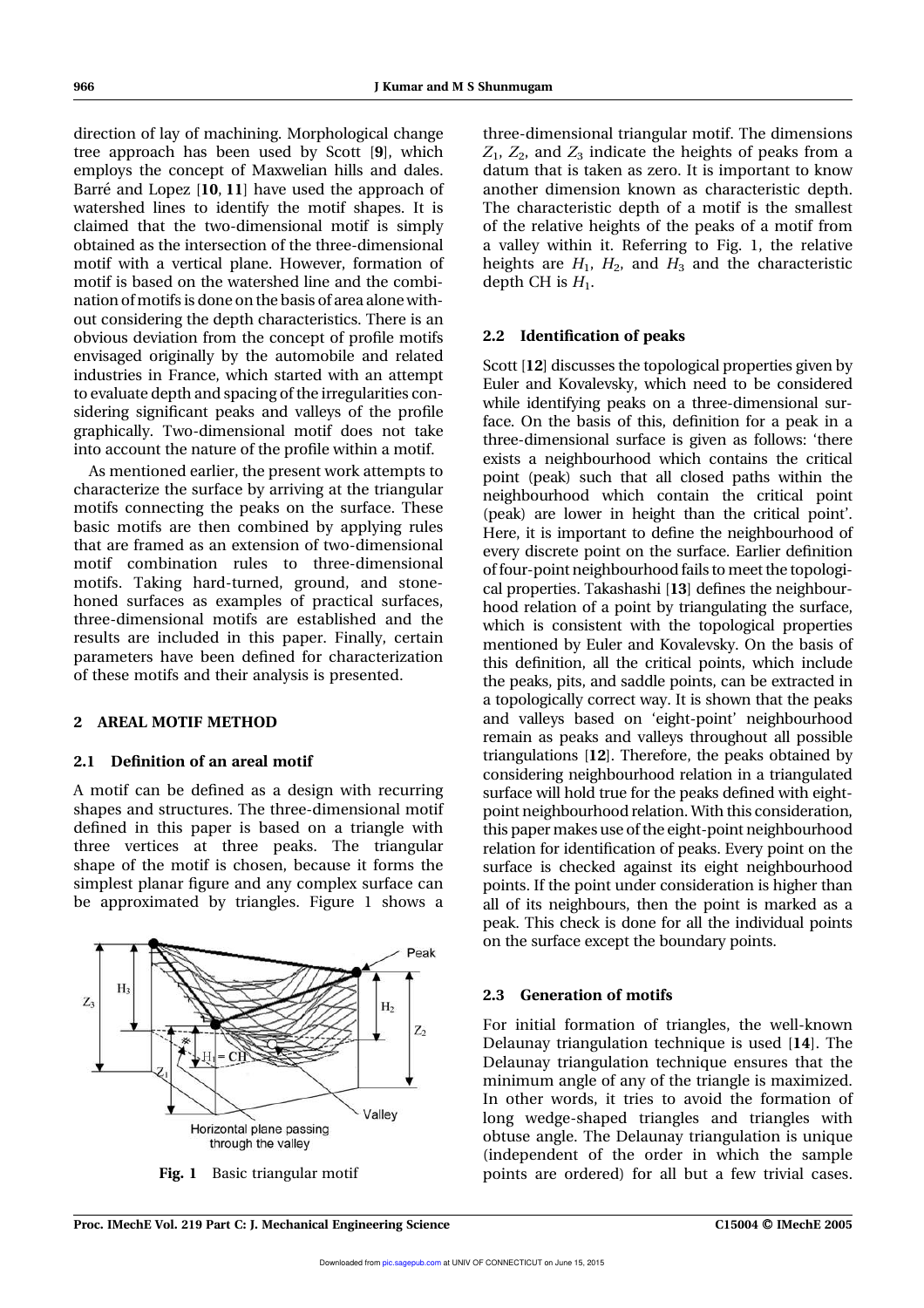One such trivial case occurs when four points lie on the corners of a rectangle and the peaks are ordered differently. On the basis of ordering, the rectangle may be triangulated in one of two ways. In present work, the peaks are searched along parallel sections and ordering of peaks always starts from one end and hence such a situation is unlikely to occur.

# 3 MOTIF COMBINATION RULES

From the literature, it is seen that the French Standard allows different methods of motif combination for two-dimensional profiles depending on the surface property required. In the present work, four combination rules are extended from the two-dimensional motif rules defined in ISO 12085 [3]. This requires that the identification of the motifs to be combined has to be done by extracting their connectivity with other motifs and peaks. Thus, every peak will have the information about the peaks and motifs connected to it. For the combination rules discussed subsequently, all motifs connected to every peak are checked for possible combination. If all the four combination conditions are satisfied, then the peak under consideration is removed and new motifs are formed by re-triangulation. These four rules for combining the three-dimensional motifs are given subsequently.

#### 3.1 Envelope condition

Any peak on the surface cannot be removed and its neighbour motifs cannot be combined, if this peak is larger than all the neighbour peaks. This condition will ensure that the important projecting peaks are not eliminated. However, if this peak is smaller than any of the neighbour peaks, then this peak can be considered for removal and newmotifs can be formed with neighbour peaks. This situation where the combination is possible is shown graphically in Fig. 2.



**Fig. 2** Envelope condition (Rule 1):  $[Z_M \leq \max(Z_i)]$ 

#### 3.2 Size condition

Neighbour motifs of any peak can be combined by removing the peak if the lengths of projections on the datum for all edges of possible motifs are less than or equal to a size limit. This limit is conceptually same as the roughness cutoff used in the conventional filtering. Depending on the measurement condition and the surface details of interest, different size limits such as 20, 100, 500, and 2500  $\mu$ m are recommended for twodimensional motif combination. In the present work,  $100 \mu m$  is taken as size limit to illustrate concepts involved in the motif combination rule on the basis of size condition. Figure 3 shows the condition under which combination of motifs can be done.

#### 3.3 Magnification condition

A peak can be removed and the neighbour motifs are combined, if the largest characteristic depth of all the



a) Projection of motif triangles on datum



b) Possible motif combination

**Fig. 3** Size condition (Rule 2):  $\text{[max}(W_i) \le 100 \,\mu\text{m}$ . (a) Projection of motif triangles on datum and (b) possible motif combination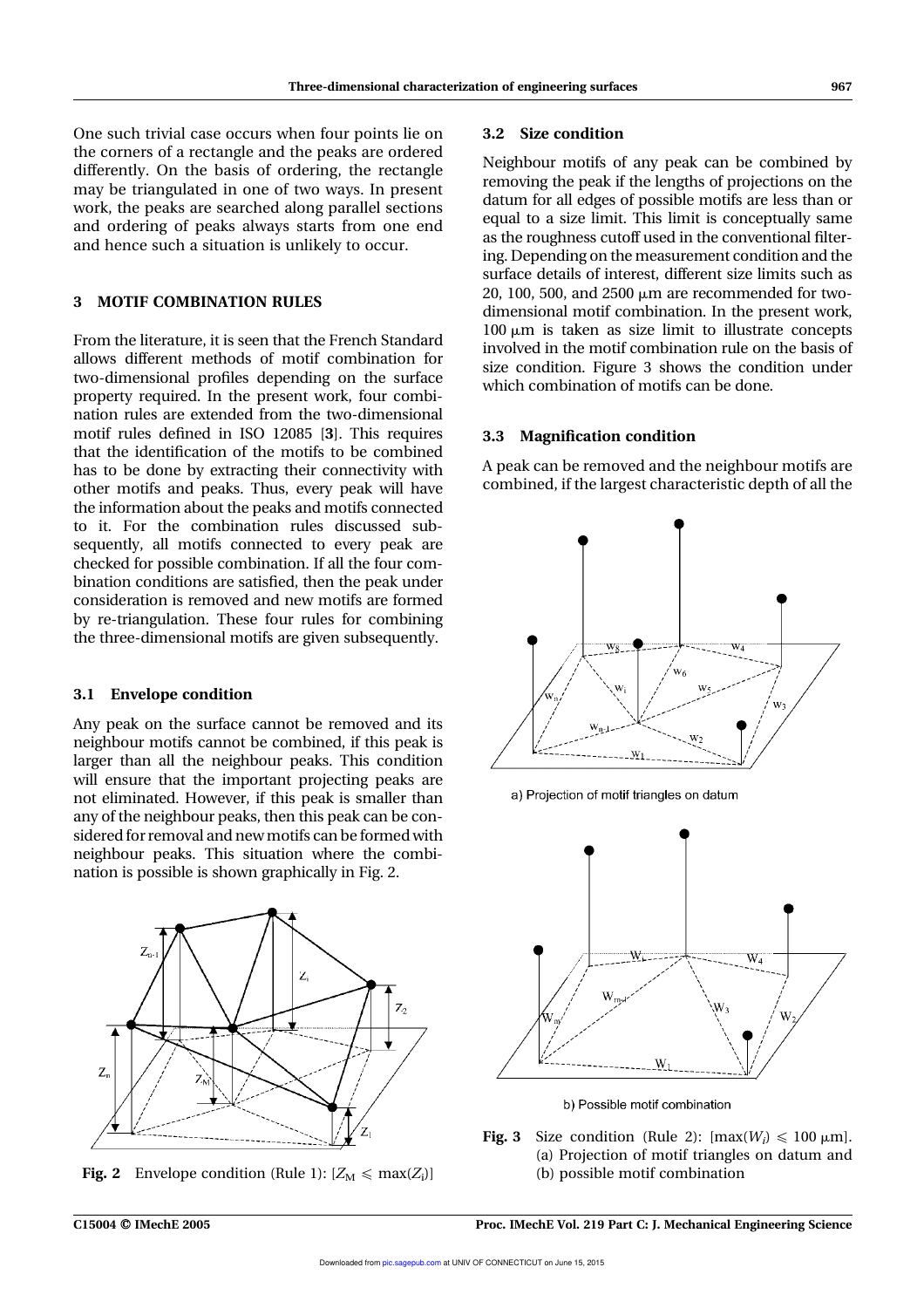neighbour motifs is less than or equal to the largest characteristic depth of all the possible motifs. This condition eliminates a small peak that is relatively insignificant. The situation in which the combination is possible according to this condition is shown in Fig. 4.

#### 3.4 Relationship condition

Neighbour motifs of any peak can be combined after removing the peak, if at least one of the characteristic depths of the neighbour motifs is  $\leq 60$  per cent of the local reference depth  $T_R$ . Similar to two-dimensional case, there can be two possible local reference depths. In the first sequence, combination of motifs inside the 'segments' is carried out taking the local



a) Characteristic depths of different motifs



b) Characteristic depths of possible motifs

Peak ○ Valley

Fig. 4 Magnification condition (Rule 3): [max  $(CH_i) > \max (Ch_j), i = 1, 2, ..., m; j = 1, 2 ...,$  $n$ ]. (a) Characteristic depths of different motifs and (b) characteristic depths of possible motifs



**Fig. 5** Relationship condition (Rule 4):  $[\min(Ch_j)]$  $\leq 0.6T_{\text{R}},$   $j = 1, 2...$ , n] or  $(\text{min}(Ch_i \leq 0.6$  $max(CH_i), i = 1, 2, \ldots, m; j = 1, 2, \ldots, n$ 

reference depth,  $T_{\text{R}}$ , as the characteristic depth of the segment in which the peak and its neighbours fall. The definition of a segment is given in section 4.3.3. Figure 5 shows the condition for combining the motifs, where the local reference depth,  $T_{\rm R}$ , is shown for a segment. In next sequence, the local reference depth,  $T_{\rm R}$ , can be taken as the maximum characteristic depth of all the possible motifs.

## 4 IMPLEMENTATION

#### 4.1 Identification of peaks

All the peaks on the surface are identified, if they satisfy the condition that the height of the peak is greater than that of its eight neighbour points as explained earlier.

#### 4.2 Formation of triangular motifs

Initial formation of motifs is done using incremental algorithm for Delaunay triangulation, because it does not require the points to be in an ordered fashion. This technique ensures that triangles with shorter length of sides are formed by connecting closer peaks and hence maximizing the internal angles of triangles. The details of Delaunay triangulation technique are explained elsewhere [14].

## 4.3 Combination of motifs

#### 4.3.1 Generation of peak –neighbour relation

In case of profiles, identification of a neighbour peak is very simple as there are only two adjacent peaks for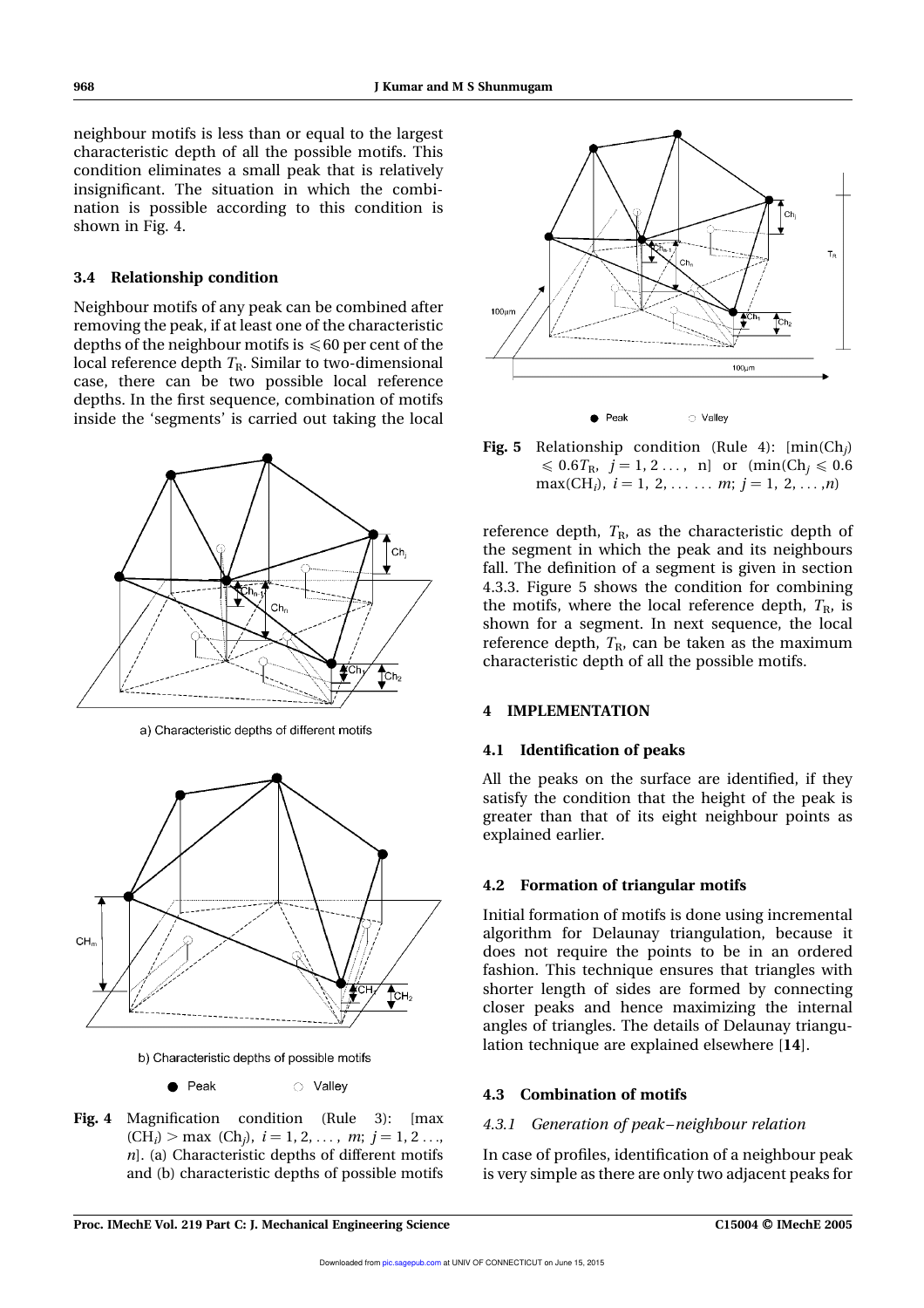a given peak. In case of surfaces, there are several peaks surrounding a given peak. To identify the neighbour peaks, triangular motifs formed in the initial phase by Delaunay triangulation are to be considered. For any peak  $p_i$ , its neighbour motifs are those motifs having this peak  $p_i$  as one of the vertices. Similarly, the neighbour peaks of a peak  $p_i$  are those peaks, which form the vertices of the neighbour motifs of peak  $p_i$ . Before combining the motifs, it is essential that the information about neighbour motifs and the neighbour peaks is generated for all the peaks. This neighbour information is stored for each peak on the surface.

#### 4.3.2 General combination scheme

The motif combination rules are checked for every peak  $p_i$  on the surface. The first rule is fairly simple where the highest neighbour peak is compared with the peak  $p_i$ . Before proceeding to the second rule, a polygonal boundary is constructed with the peaks that are neighbours of peak  $p_i$  under consideration as shown in Fig. 6. Then all the possible triangular motifs with vertices that are the neighbours of peak  $p_i$  are formed excluding the peak  $p_i$  using Delaunay triangulation. It may be seen that peaks 3, 4, and 5 also form a motif, as Delaunay triangulation always forms a convex boundary. However, the motif formed by peaks 3, 4, and 5 does not fall



Fig. 6 Combining the motifs without changing the polygonal boundary

within the polygonal boundary originally formed. To identify such motif, centroids of all possible motifs are obtained. If any of these centroids falls outside the polygonal boundary, the corresponding motif is removed from the newly formed list of motifs. Now, for checking the second rule, the lengths of projection of each edge of the possible motifs on datum plane are computed. If any length exceeds the size limit (say  $100 \mu m$ ), then second condition is violated. For the third rule, characteristic depth values are calculated for all the neighbour motifs and the possible motifs. With these characteristic depth values, third and fourth conditions are checked.

If a peak  $p_i$  and its neighbour triangles satisfy all the conditions, then the neighbour motifs of peak  $p_i$  are removed and the newly formed motifs are added to the list of motifs. In addition, the peak  $p_i$ is removed from the peak list. This process of checking individual peaks is continued for all peaks. However, peaks that are already associated with the motifs, which are removed from the triangle list, are not considered by suitably changing their status. This is done to ensure that previously generated neighbour information is not destroyed. After all the peaks have been checked, the motifs in the list of motifs and peaks in the peak list are stored into a file. In the second scanning, these motifs and peaks are read from the file and again the peak – neighbour information is established. With this information, the motifs are checked again for combination and this combination process is repeated until no more combination is possible with the motifs.

#### 4.3.3 Combination within segments

The combination of motifs lying inside every segment has to be carried out first to have reproducible results [3]. The definition of a segment in twodimensional case is defined in ISO 12085 on the basis of three conditions. These conditions have been extended to the three-dimensional case in this paper. A segment in three-dimensional case is defined as a triangular area connecting three peaks and satisfying the following conditions.

- 1. The projected distance between these three peaks is maximum.
- 2. The projected distance is smaller than or equal to size limit  $(100 \mu m)$ .
- 3. There are no peaks inside the triangular area higher than these three peaks.

Figure 7 shows such a triangular segment formed by three peaks, namely,  $p_1$ ,  $p_{11}$ , and  $p_{17}$  such that all the peaks lying inside the segment are lower than these three peaks. The local reference depth  $T_{\rm R}$ , which is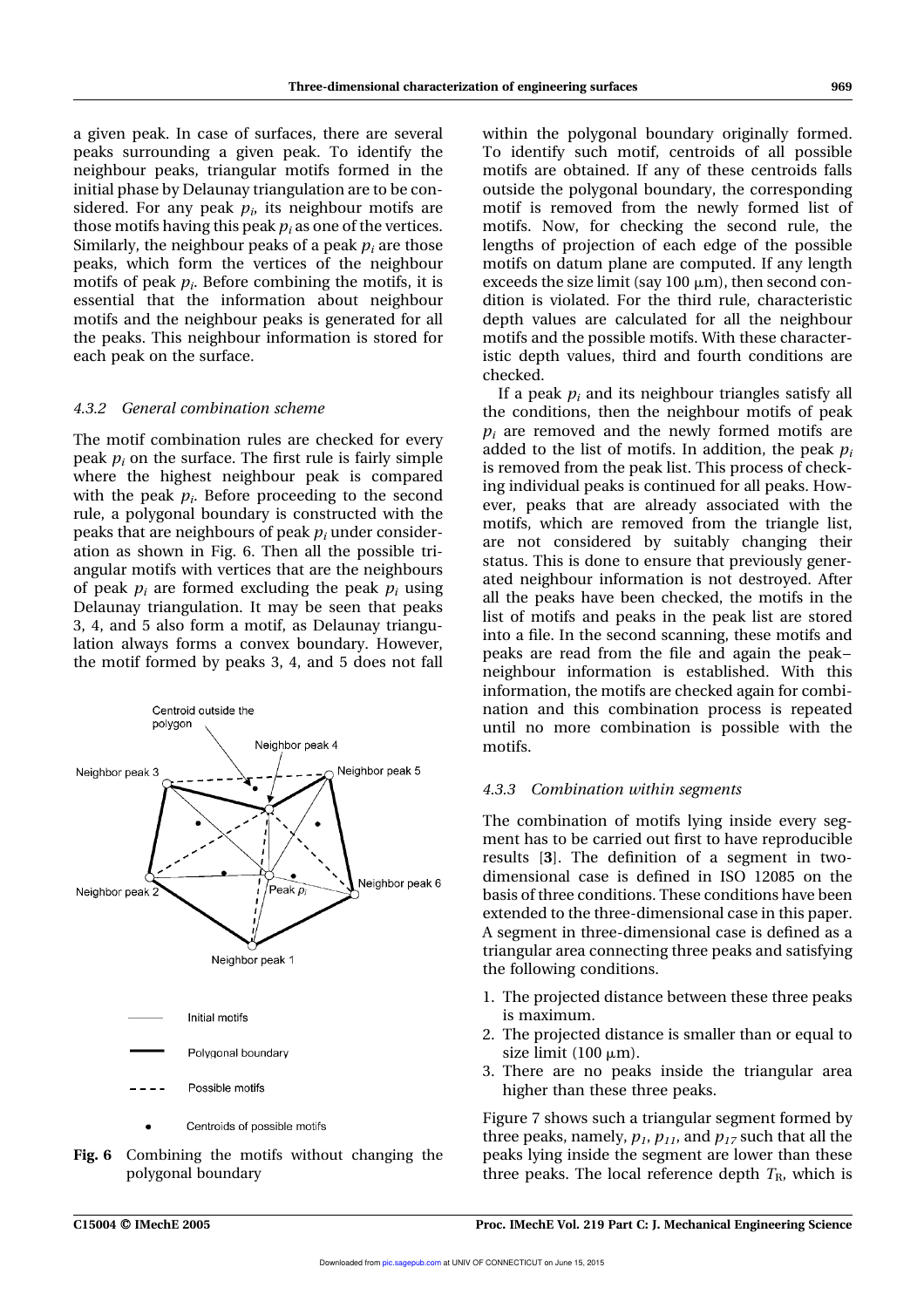

Fig. 7 Formation of a triangular segment

the characteristic depth of the segment is also shown. The characteristic depth is obtained by considering the difference between the peak  $p_{\textit{1}}$  (which is minimum among  $p_1$ ,  $p_{11}$ , and  $p_{17}$ ) and a deep valley  $\nu$  within the segment.

The formation of segments is again done with the Delaunay triangulation technique. All the peaks are arranged in descending order. Then, a super-triangle is formed such that it encloses all the peaks. Starting from the tallest peaks, the peaks are inserted one by one to form new triangles. If any triangle has length of edges less than the size limit, then no more points are inserted inside that triangle. The pseudocode of the algorithm is given in Appendix 2. While implementing this algorithm, care should be taken to see that insertion of a peak does not break down the segments formed already satisfying all the three conditions. This is particularly important for the triangles that share a common vertex with the supertriangle formed in Delaunay triangulation and have a peak lying on one edge.

For combination of motifs inside each segment, it is sufficient to check for three conditions, namely, envelope, magnification, and relationship conditions. During this combination process, the local reference depth is taken as the characteristic depth of the segment in which the peak under consideration falls. The combination of motifs is carried out in all segments of the surface until no further combinations are possible within each segment.

#### 4.3.4 Combination over the whole area

In the second sequence, all the motifs resulting from the previous combination are considered for

combination. For every combination, all the four conditions are tested. During this combination process, the local reference depth is taken as the maximum characteristic depth of the possible motifs. This combination process is continued until no further combination is possible on the whole area. This will result in a complete transformation of the surface into the largest possible motifs.

# 5 CHARACTERIZATION OF TRIANGULAR **MOTIFS**

For characterizing the triangular motifs, a parameter defining the depth of the motif is taken as

$$
S = \frac{H_1 + H_2 + H_3}{3} \tag{1}
$$

where  $H_1$ ,  $H_2$ , and  $H_3$  are the heights of peaks from the valley of respective motifs. This parameter is similar to the depth of the motif parameter defined in ISO 12085.

Apart from this, new parameters for shape and size differentiation are proposed here. For characterizing the size of the motifs, the area of the individual motifs can be taken. This is obtained by

$$
A = \begin{bmatrix} 1 & x_1 & y_1 & 1 \\ 2 & x_2 & y_2 & 1 \\ x_3 & y_3 & 1 \end{bmatrix} \tag{2}
$$

where  $(x_1, y_1)$ ,  $(x_2, y_2)$ , and  $(x_3, y_3)$  are the coordinates of the three vertices of a triangular motif.

To differentiate triangular motifs of different shapes, a shape factor is defined taking the area and perimeter.

$$
SF = k \frac{A}{P^2}
$$
 (3)

where A is the area of the motif computed using equation (2) and  $P$  is the perimeter given by

$$
P = \sqrt{(x_2 - x_1)^2 + (y_2 - y_1)^2} + \sqrt{(x_3 - x_2)^2 + (y_3 - y_2)^2}
$$
  
+  $\sqrt{(x_1 - x_3)^2 + (y_1 - y_3)^2}$  (4)

The value of  $k$  is calculated from  $P^2/A$  for an equilateral triangle as 20.785. With this value of  $k$ , SF is one for an equilateral triangle. A factor far less than one indicates acicular (long wedge shaped) triangle.

The predominant lay direction on the surface can be identified with a parameter given by

$$
\alpha = \tan^{-1} \left( s_{\text{max}} \right) \tag{5}
$$

where  $s_{\text{max}}$  is the slope of the maximum altitude of the triangular motif. In the motif shown in Fig. 8,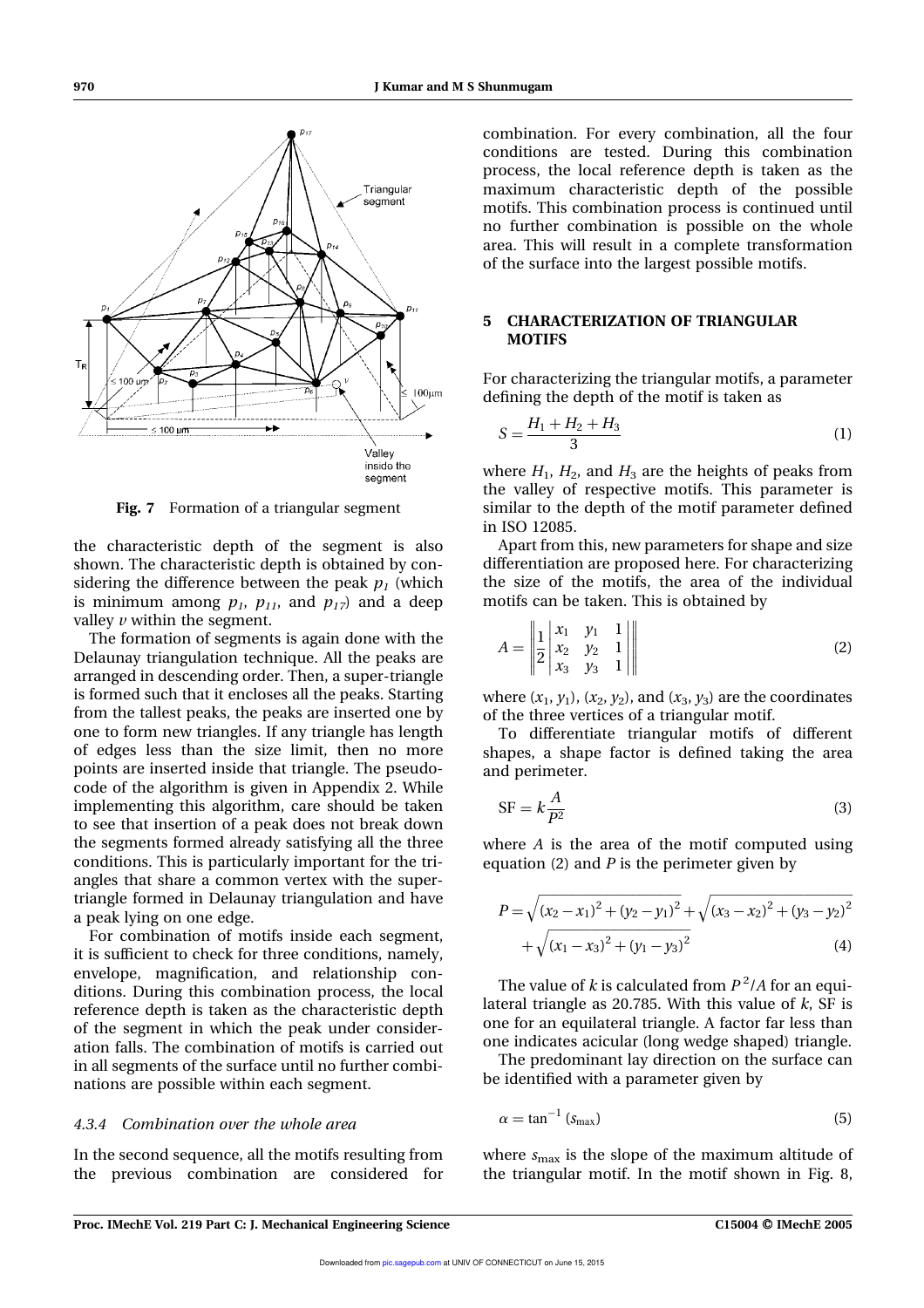



 $1.0$ 

 $Z$ ,  $\mu$ m  $\mathsf{O}$  $-1.0$ 350 300 200 Y, µm Y, um 300  $200$ 100 X, um 100  $\Omega$  $\Omega$ a) Surface plot 350- $Z$ ,  $\mu$ m 300

X, µm c) Combined motifs within each segment (3883 to 3327 No.)

the maximum altitude is  $L_1$  and its slope can be obtained as

$$
s_{\max}=-\frac{1}{m}
$$

where  $m = (y_3 - y_1)/(x_3 - x_1)$  is the slope of the edge perpendicular to the maximum altitude.

# 6 APPLICATION TO PRACTICAL SURFACES

The proposed three-dimensional triangular motif Fig. 8 Altitudes of triangular motif method is applied on practical surfaces, namely,



Fig. 9 Hard-turned surface: (a) surface plot, (b) triangular segments (No. 295), (c) combined motifs within each segment (No. 3883 to 3327), and (d) plot showing final motifs (No. 272)

200

100

 $\bf{0}$ 

Y, µm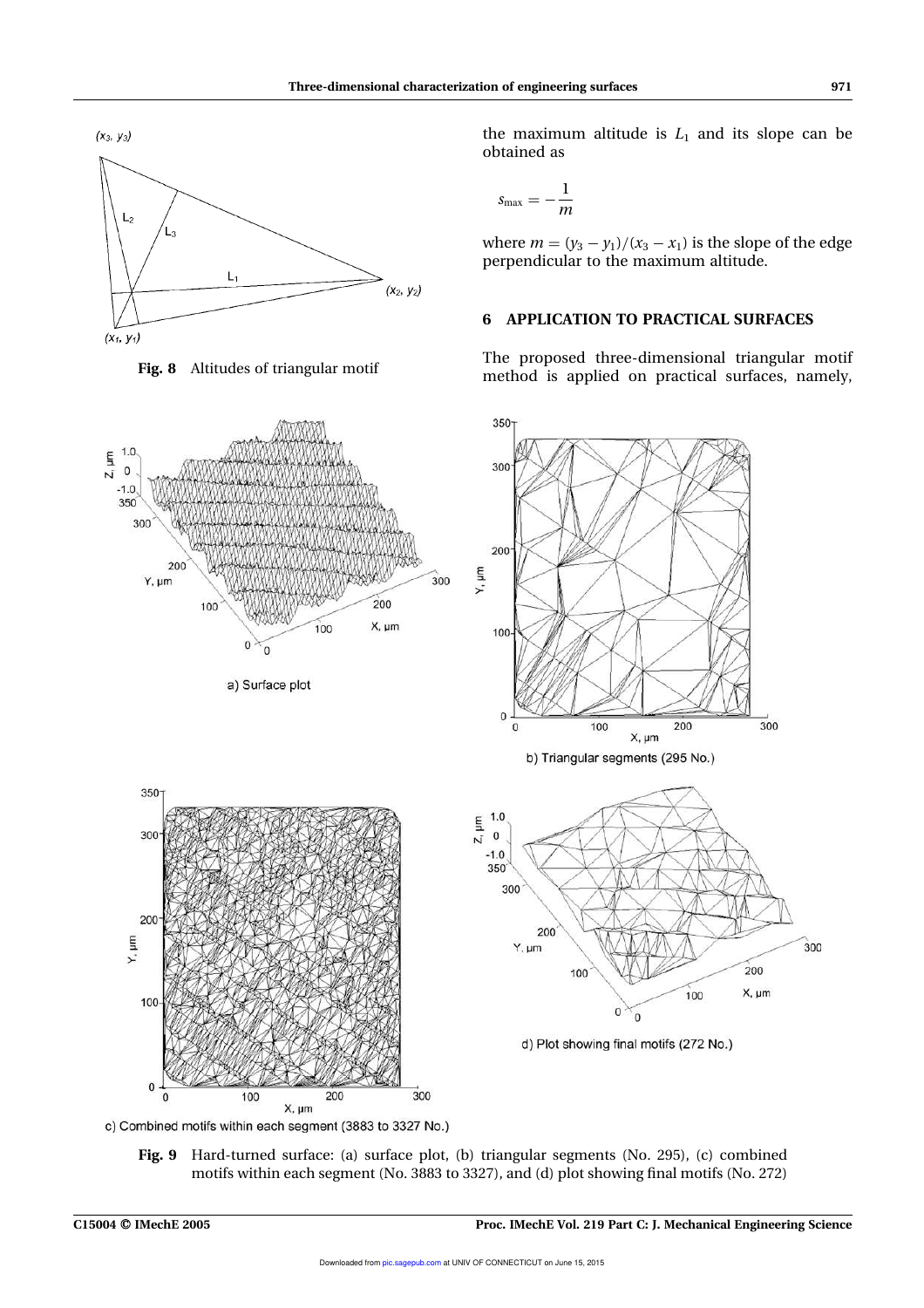

c) Combined motifs within each segment (1585 to 1485 No.)



hard-turned, ground, and stone-honed surfaces. The three-dimensional measurement of the surfaces has been carried out using a tracing stylus instrument with a sampling interval of 1.1  $\mu$ m along x-direction and with an interval between sections as 1.3  $\mu$ m in ydirection. A stylus tip radius of  $2.5 \mu m$  and a tracing speed of 0.5 mm/s are used. Figures 9(a), 10(a), and 11(a) show these three surfaces with 256 points in x-direction and 256 points in  $\nu$ -direction. For this area taken for analysis, the size limit is taken as  $100 \mu m$  as shown in Figs 3 and 7. Figures 9(b), 10(b), and 11(b) show the triangular segments formed initially. The motifs obtained after combination within the segments are shown in Figs 9(c),

10(c), and 11(c). The reduction in the number of motifs is given in the corresponding figures. Figures 9(d), 10(d), and 11(d) show the final motifs formed on the hard-turned, ground, and stone-honed surfaces, respectively. The histograms of the motif parameters, namely, motif height, area of motifs, shape factor, and direction are shown in Figs 12, 13, and 14.

# 7 RESULTS AND DISCUSSION

From the final motifs formed on the surfaces (Figs  $9(d)$ ,  $10(d)$ , and  $11(d)$ ), it is observed that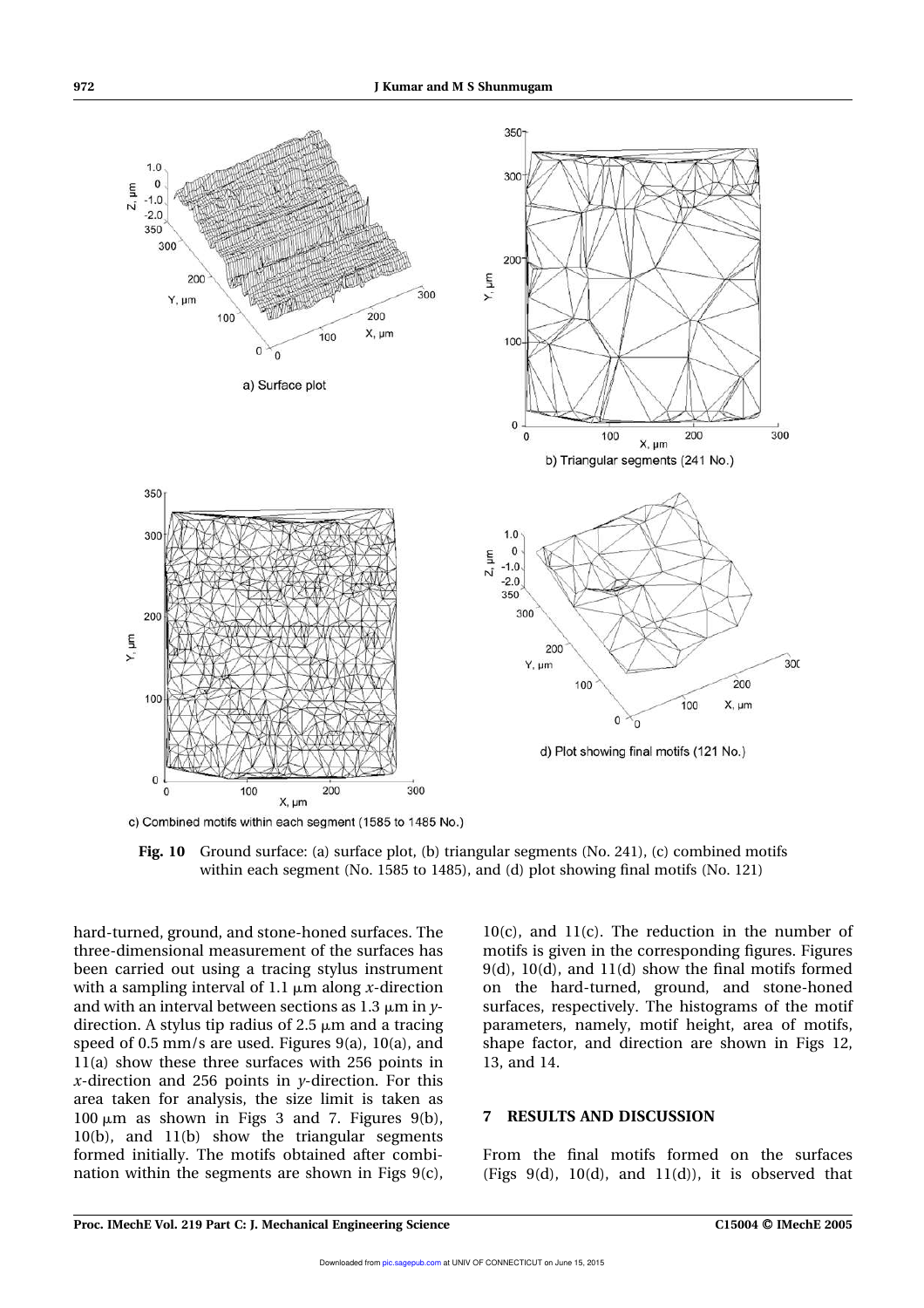

c) Combined motifs within each segment (525 to 519 No.)

Fig. 11 Stone-honed surface: (a) surface plot, (b) triangular segments (No. 127) (c) combined motifs within each segment (No. 525 to 519), and (d) plot showing final motifs (No. 86)

hard-turned surface has many smaller motifs, whereas ground and stone-honed surfaces have much larger motifs. In addition hard-turned and ground surfaces show a number of acicular motifs. However, the height of motifs formed is not distinctly seen in these figures. More information is obtained from the histograms presented in Figs 12 to 14. Figure 12(a) shows the histogram of height of the motifs formed on the hard-turned surface. It can be seen that the average height of motifs is  $0.97 \text{ µm}$ , whereas for ground and stone-honed surfaces, the average heights of motifs are 0.96 and 0.71  $\mu$ m, respectively, as shown in Figs 13(a) and 14(a). The spread of height values is larger in case of ground

surface when compared with hard-turned and stone-honed surfaces. From this, it can be inferred that the surface height variation is uniform in case of hard-turned and stone-honed surfaces, because smaller spread indicates the presence of motifs with nearly same heights. In the case of ground surface, many of the motifs are in the range of 0.5-1.2  $\mu$ m and few are  $\sim$ 2.0  $\mu$ m and  $>$ 2.0  $\mu$ m. These motifs with heights  $>2.0 \mu m$  differ greatly from the average height value of  $0.96 \mu m$ . It is therefore clear that there are some deep grooves or high peaks present on the ground surface, which tend to increase the height of some motifs much above the average value.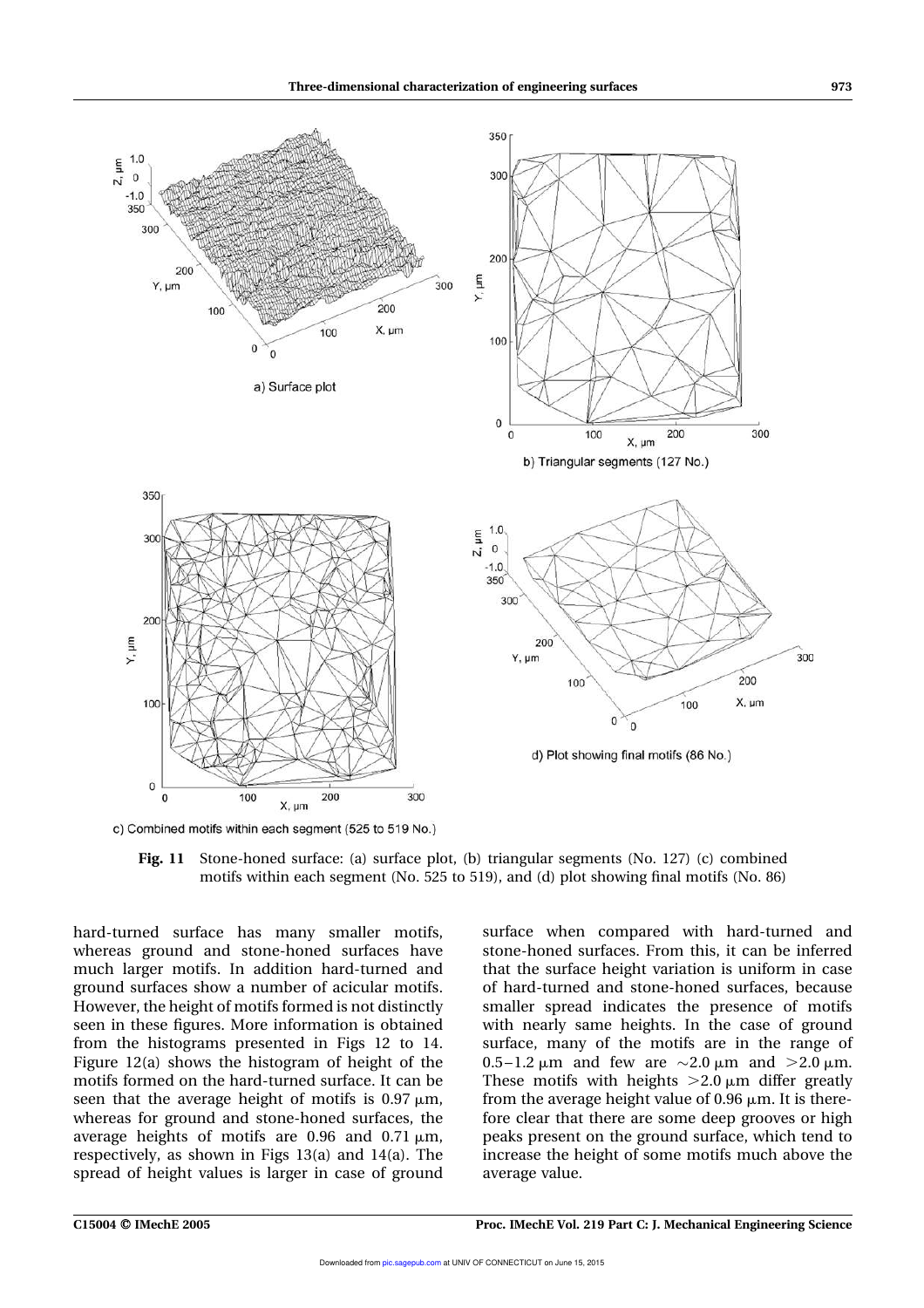

Fig. 12 Histogram of motif parameters for hard-turned surface: (a) height of motifs, (b) area of motifs, (c) shape factor of motifs, and (d) direction of motifs



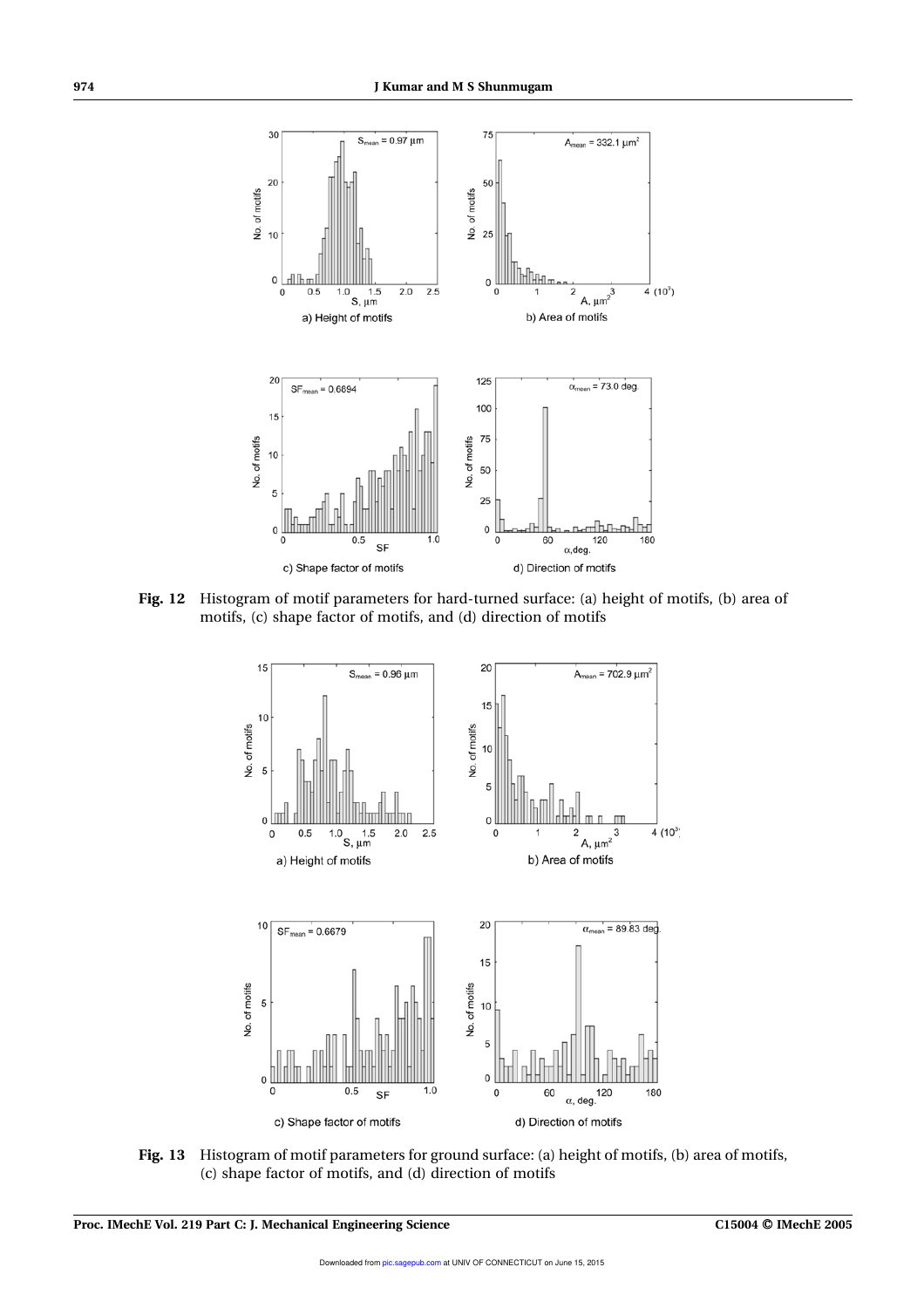

Fig. 14 Histogram of motif parameters for stone-honed surface: (a) height of motifs, (b) area of motifs, (c) shape factor of motifs, and (d) direction of motifs

The histogram of area of the motifs for hardturned surface in Fig. 12(b) is more skewed to the left side and 215 motifs out of 272 have area  $<$  500  $\mu$ m<sup>2</sup>. This happens as a number of significant peaks are lying closer and larger motifs are not formed by combination of motifs. In contrast, the histogram of area of motifs for ground and stonehoned surfaces shows the presence of both smaller and larger motifs. This is also seen from the mean area of motifs for all the three cases. However, the mean area of stone-honed surface  $(967.8 \,\mathrm{\upmu m^2})$  is larger than that for hard-turned and ground surfaces. Therefore, the density of significant peaks is lesser in case of stone-honed surface when compared with other surfaces.

Considering an ideal three-dimensional motif to be a pyramid, which has a base area equal to the mean area and a height equal to the mean height of motifs, the volume can be calculated as 106.96, 224.62, and  $227.72 \mu m^3$  for hard-turned, ground, and stone-honed surfaces, respectively. From these values, it can be inferred that the stone-honed surface exhibits better capability for lubricant retention. Load bearing capacity is influenced by factors such

as number of peaks, peak curvature, and slope. In the present work, the number of motifs connecting the significant peaks for the hard-turned surface is 272 as against 121 and 86 for ground and stonehoned surfaces, respectively, for a given area. It is to be recalled that the peaks have been identified by considering eight neighbours. However, the peaks identified as dominant summit by radius of curvature and height would give a more realistic picture of load carrying capacity [15].

The histogram of the shape factor brings out the nature of different types of triangular motifs formed on the surface. It can be observed that the motifs present in the range of 0.9 –1.0 show motifs which are near equilateral in shape. In addition, there are some motifs with values falling from 0.9 to near 0, which are more acicular. Presence of acicular motifs can be attributed to the fact that some peaks are lying very closer. With the present definition of peaks and the method/rules used for triangulation and motif combination, it is seen from Figs 9(d), 10(d), and 11(d) that most common triangular motifs are equilateral for all the surfaces. However, more number of acicular triangles is formed in the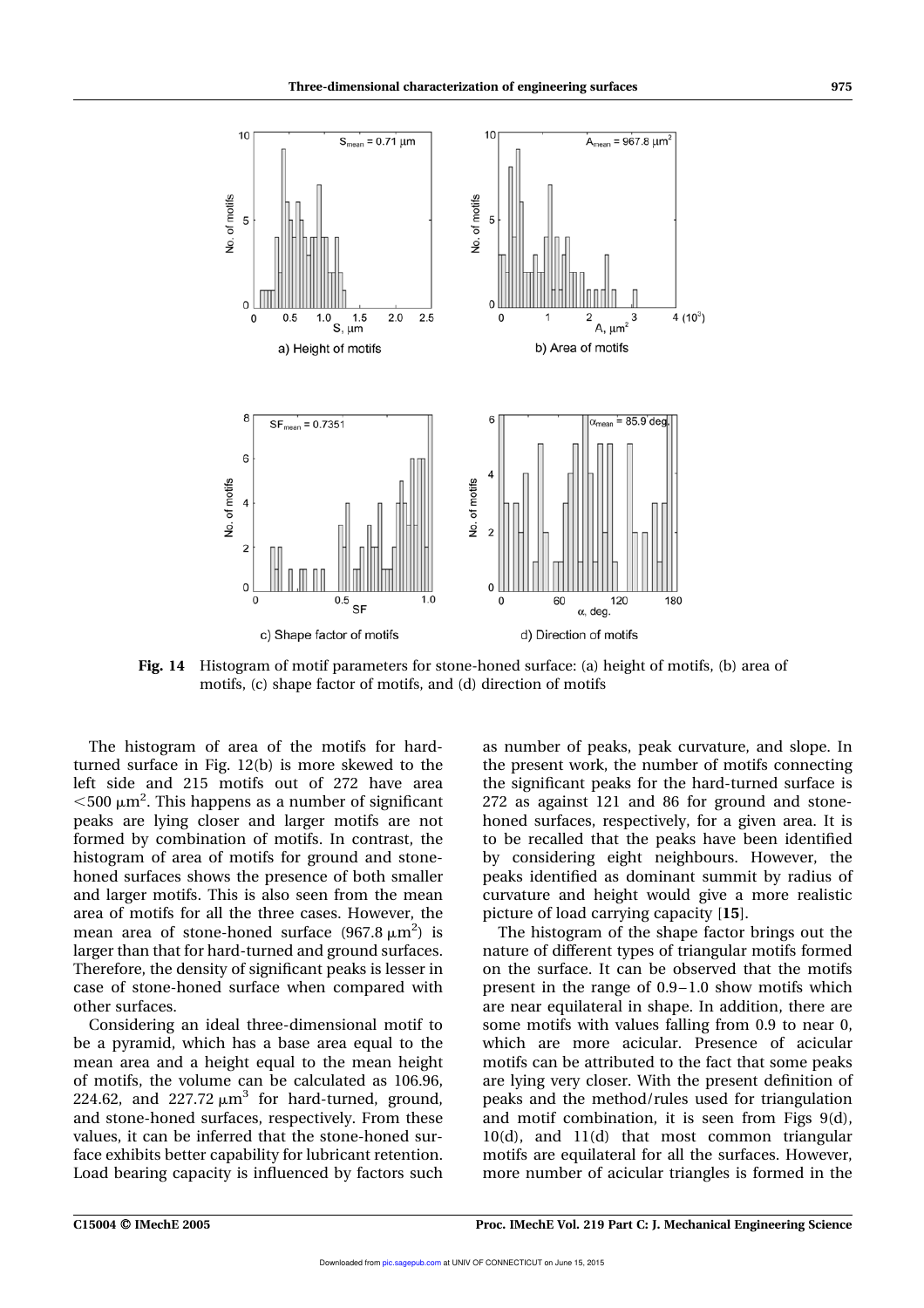case of hard-turned and ground surfaces (as evident from mean SF values), showing that these are more anistropic than stone-honed surface.

The triangular motifs also align in the direction of lay, as angles are not constrained in the motif formation. The formation of obtuse angle is, however, avoided. Taking the altitude to indicate the direction, Fig. 12(d) shows the histogram of the direction of motifs formed on hard-turned surface. Most of the motifs are oriented along a direction at  $\sim 60^{\circ}$  with respect to the x-direction, as shown in the figure. This can also be seen from the surface plot of hardturned surface in Fig. 9(a) where a significant lay can be seen along a direction close to  $60^\circ$ . This is due to the fact that the measurement direction is inclined to the direction of lay present on the surface. In spite of this, triangular motif is able to pick up the direction of lay. The histogram of direction of motifs for ground surface in Fig. 13(d) also shows the direction of lay. However, Fig. 14(d) for stone-honed surface does not show any significant direction, bringing out the fact that there is no significant lay observed.

## 8 CONCLUSIONS

The application of triangular motifs for threedimensional analysis of surfaces has been discussed in this paper. It is well known that triangles can represent any surface by simplest planar figures with a fair degree of accuracy. The motifs are formed by connecting the peaks present on the surface, which interact with external surface in contact situations. Using the motif combination rules proposed in this paper, insignificant motifs are combined to form larger significant motifs.

It is observed from the results that the surface features can be studied through the final motifs formed on the surface. The acicular (long wedge shaped) motifs predominantly oriented in a particular direction indicate that the peaks are closely located in one direction and sparsely distributed in other directions, thus highlighting the presence of edges corresponding to lay along that direction. The height distribution shows the presence or absence of isolated high peaks or deep grooves that may not be conducive for better functional performance of the surface. Similarly, the distribution of peaks on the surface can be studied from the histogram of the area of motifs. The mean height and area of motifs when combined can show lubricant retention property. In addition, the orientation of motifs can be identified and hence the presence or absence of lay can be decided. Hence, it can be concluded that three-dimensional motif method can characterize the surface in a better way, especially when the surface has to be used in contact situations.

This work considers the peaks based on eight neighbourhood points and only four combination rules outlined in ISO standard. The depth discrimination given for two-dimensional profile has not been implemented. The triangulation based on Delaunay method may be replaced by any other method of forming the triangles depending on the nature of the surface.

## ACKNOWLEDGEMENT

The authors thank Professor Jay Raja of University of North Carolina, Charlotte, and his staff for providing the measurement data.

## **REFERENCES**

- 1 Shunmugam, M. S. and Radhakrishnan, V. Two-and three-dimensional analyses of surfaces according to the E-system. Proc. Instn Mech. Engrs (London), 1974, 188(59), 691–699.
- 2 Fahl, C. F. Motif combination-a new approach to surface profile analysis. Wear, 1982, 83, 165 –179.
- 3 ISO 12085:1996. Geometrical Product Specifications (GPS) – Surface Texture: Profile Method –Motif Parameters, Geneva.
- 4 Shunmugam, M. S. Comparision of motif combination with mean line and envelope systems used for surface profile analysis. Wear, 1987, 117, 335-345.
- 5 Boulanger, J. The 'motifs' method: an interesting complement to ISO parameters for some functional problems. Int. J. Mach. Tools Manuf., 1992, 32(1/2), 203 –209.
- 6 Dietzsch, M., Papenfub, K., and Hartmann, T. The MOTIF method (ISO 12085) – a suitable description for functional, manufactural and metrological requirements. *Int. J. Mach. Tools Manuf.*, 1998, 38(5-6), 625 –632.
- 7 Zahouani, H. Spectral and 3D motifs identification of anisotropic topographical components: analysis and filtering of anisotropic patterns by morphological rose approach. Int. J. Mach. Tools Manuf., 1998,  $38(5-6)$ , 615 –623.
- 8 Chen, C-C. A., Liu, W-C., and Duffie, N. A. A surface topography model for sutomated surface finishing. Int. J. Mach. Tools Manuf., 1998, 38(5-6), 543-550.
- 9 Scott, P. J. Foundations of topological characterization of surface texture. Int. J. Mach. Tools Manuf., 1998,  $38(5 - 6)$ , 559 – 566.
- 10 Barré, F. and Lopez, J. Watershed lines and catchment basins: a new 3D-moitf method. Int. J. Mach. Tools Manuf., 2000, 40, 1171–1184.
- 11 Barré, F. and Lopez, J. On a 3D extension of the MOTIF method (ISO 12085). Int. J. Mach. Tools Manuf., 2001, 41, 1873 –1880.